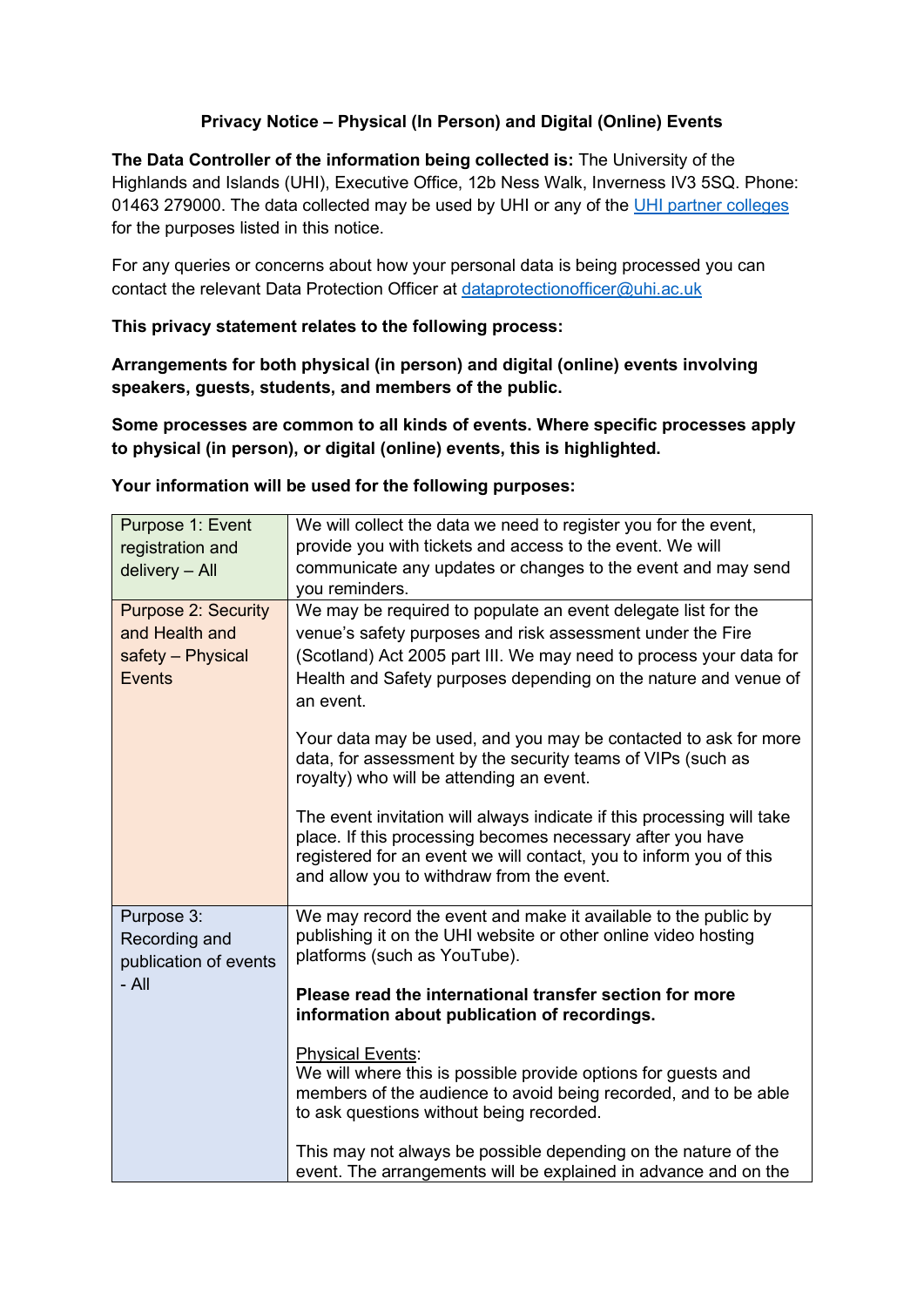|                                                 | day and as far as possible event organisers will accommodate<br>your preferences.<br><b>Online Events:</b><br>If you choose to share your video feed/audio feed and name when<br>you join the event digitally this information may be captured as part<br>of the recording.<br>If you ask a question during, or at the end of the event, this may be<br>recorded.<br>You can avoid your personal data being recorded by:<br>• Turning off your webcam<br>• Turning off your microphone<br>. Writing 'guest' in place of your name when prompted to enter<br>your name |
|-------------------------------------------------|-----------------------------------------------------------------------------------------------------------------------------------------------------------------------------------------------------------------------------------------------------------------------------------------------------------------------------------------------------------------------------------------------------------------------------------------------------------------------------------------------------------------------------------------------------------------------|
| Purpose 4:                                      | We will seek your consent to send you marketing emails about                                                                                                                                                                                                                                                                                                                                                                                                                                                                                                          |
| Marketing - All                                 | events offered by UHI, and UHI's Development and Alumni<br>Engagement Department emails. To unsubscribe from the events<br>emails please email: events@uhi.ac.uk<br>To unsubscribe from UHI's Development Department emails,<br>please use the 'unsubscribe' link in the emails or contact<br>development@uhi.ac.uk.                                                                                                                                                                                                                                                  |
| Purpose 5:                                      | Collecting data so we can make reasonable adjustments for you to                                                                                                                                                                                                                                                                                                                                                                                                                                                                                                      |
| Reasonable<br>adjustments - All                 | access and enjoy the events.                                                                                                                                                                                                                                                                                                                                                                                                                                                                                                                                          |
| Purpose 6: Event                                | Contacting you to ask for event feedback. If you do not wish to                                                                                                                                                                                                                                                                                                                                                                                                                                                                                                       |
| feedback - All                                  | receive the event feedback survey please email the event<br>organiser at the email address advertised in the university                                                                                                                                                                                                                                                                                                                                                                                                                                               |
|                                                 | webpage for the event / Eventbrite 'contact the organiser' option.                                                                                                                                                                                                                                                                                                                                                                                                                                                                                                    |
| Purpose 7: Event<br>payment processing<br>- All | Some event tickets are paid for, and your data is processed to<br>make that payment. All payments and donations are processed<br>using the Eventbrite payment function.                                                                                                                                                                                                                                                                                                                                                                                               |
| <b>Purpose 8: Donation</b><br>processing and    | In addition, we offer a donation function that allows you to donate<br>to UHI. If you kindly choose to donate to UHI, then your data will                                                                                                                                                                                                                                                                                                                                                                                                                             |
| follow up - All                                 | be processed to make that payment. All payments and donations<br>are processed using the Eventbrite payment function.                                                                                                                                                                                                                                                                                                                                                                                                                                                 |
|                                                 | Your information (name, contact information, photo – if available/if<br>we find it online), organisation, position, and the details of your<br>donation) will be used to process your donation and then stored in<br>our relationship management database.                                                                                                                                                                                                                                                                                                            |
|                                                 | We will write to you to thank you for your donation. Sometimes<br>your donation will be added to a particular fund, and we will contact<br>you to inform you of the fund and the good that it does. You can                                                                                                                                                                                                                                                                                                                                                           |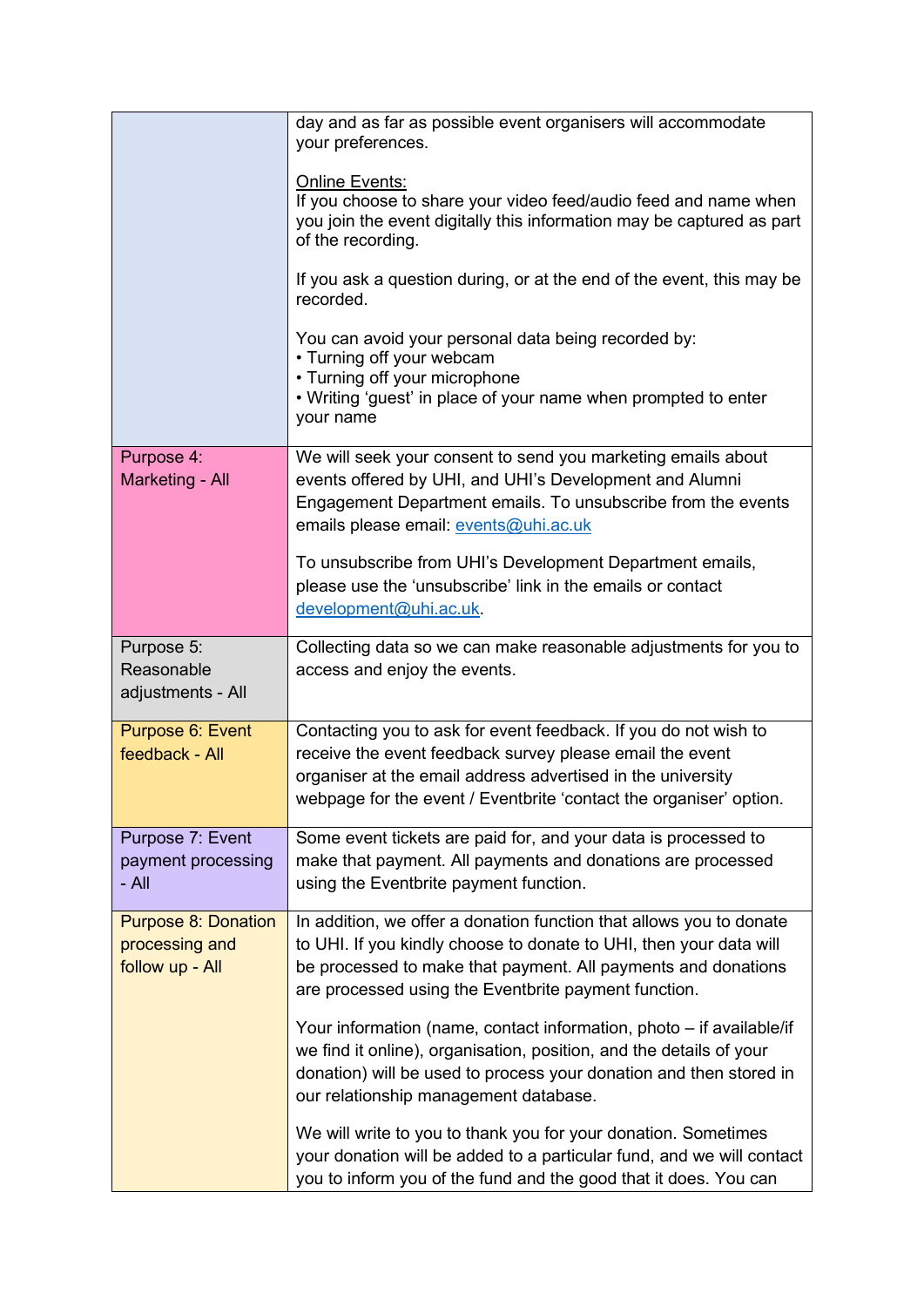|                        | opt-out of receiving further communication about your donation by<br>contacting development@uhi.ac.uk                                                                                                                                                                            |
|------------------------|----------------------------------------------------------------------------------------------------------------------------------------------------------------------------------------------------------------------------------------------------------------------------------|
| Purpose 9:             | Photographs may be taken of an event including speakers and                                                                                                                                                                                                                      |
| Photography -          | attendees by the university partnership's elected photographers                                                                                                                                                                                                                  |
| <b>Physical events</b> | and press photographers. These crowd shots may include images<br>of event guests.                                                                                                                                                                                                |
|                        | Photographs may be used by the university and its academic<br>partners for marketing purposes including the publication of the<br>images on the institution's website, social media channels, printed<br>publicity material, and any other such marketing and promotion<br>uses. |
|                        | Please read the international transfer section for more<br>information about publication of recordings.                                                                                                                                                                          |

# **Our legal reason for using the data is/are:**

| Purpose 1: Event           | <b>Consent for free events.</b>                                          |
|----------------------------|--------------------------------------------------------------------------|
| registration and           | If you sign up for a free event, then our basis for processing your      |
| delivery                   | data is 'consent' as you have consented by booking a ticket.             |
|                            |                                                                          |
|                            | <b>Contract for paid events.</b>                                         |
|                            | If you sign up for a paid-for event, then our basis for processing       |
|                            | your data is 'contract' as the processing is necessary for the           |
|                            | purposes of a contract - that being delivering the event to you.         |
| <b>Purpose 2: Security</b> | <b>Legal obligation</b>                                                  |
|                            | Where the university is required to process personal data for            |
| and health and             |                                                                          |
| safety                     | security purposes it will do so as it has a legal obligation to do this, |
|                            | or where the processing is directly requested by the Police.             |
|                            |                                                                          |
|                            | The university may also process personal data where required for         |
|                            | health and safety purposes set out in law.                               |
| Purpose 3:                 | Legitimate interests                                                     |
| Recording and              | UHI considers the processing to be necessary for the purposes of         |
| publication of             | its legitimate interests, those being explained further in the           |
|                            | 'legitimate interests' section of this privacy notice.                   |
| events                     |                                                                          |
| Purpose 4:                 | <b>Consent</b>                                                           |
|                            |                                                                          |
| Marketing                  | If you consent, we will add you to our events marketing email list       |
|                            | and send you Development and Alumni Engagement Department                |
|                            | marketing emails. We may contact you within three years to check         |
|                            | that you want to stay on the mailing list. If you do not reply to say    |
|                            | you do, then we will remove you from the list.                           |
| Purpose 5:                 | <b>Legal obligation / Public task</b>                                    |
| Reasonable                 | UHI has a legal obligation under the Equality Act to, so far as          |
| adjustments                | possible, make events accessible to all. UHI may need to process         |
|                            | data relating to your accessibility needs to make any reasonable         |
|                            | adjustments to provide you with access to the event and a good           |
|                            | experience.                                                              |
|                            |                                                                          |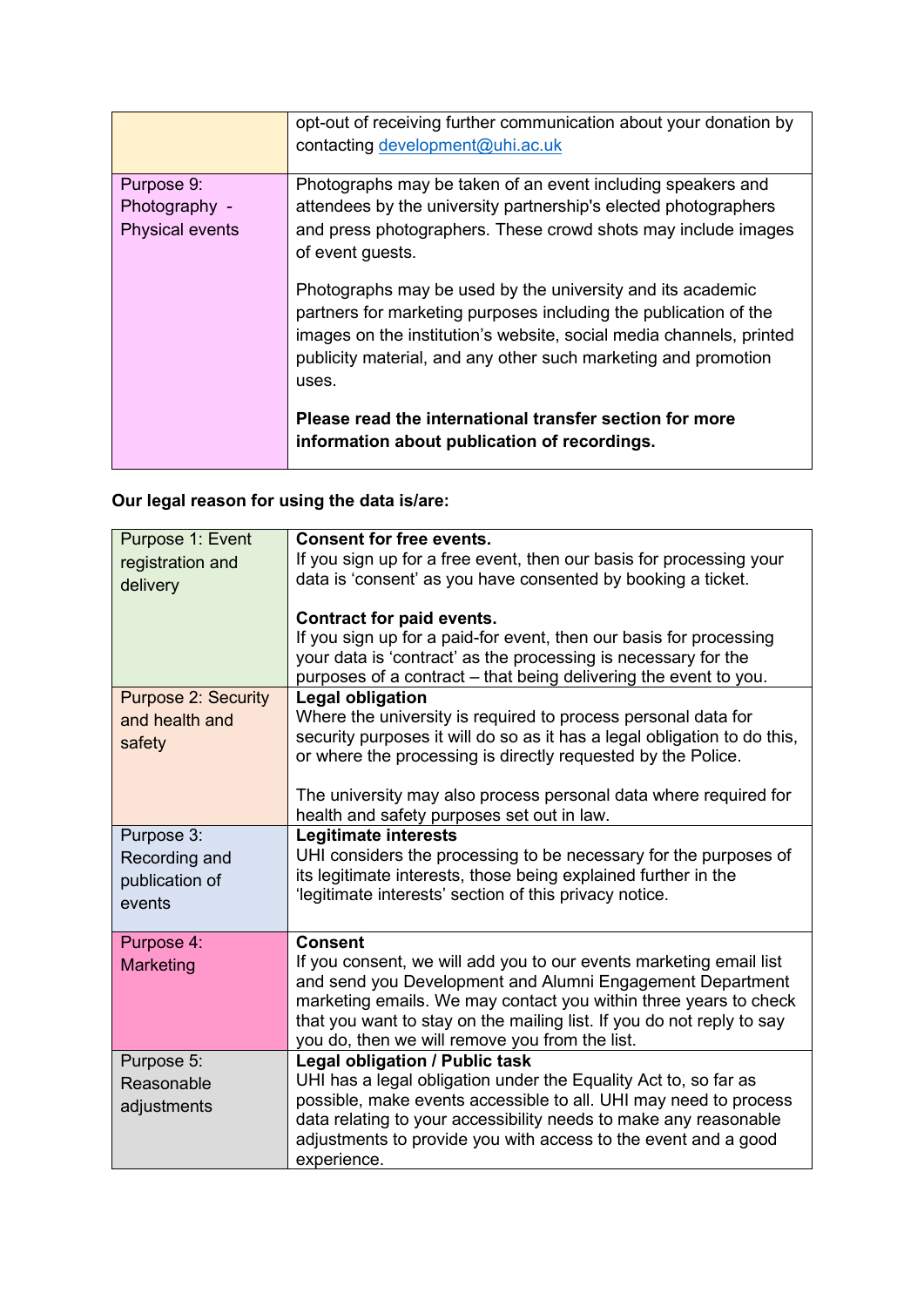| Purpose 6: Event<br>feedback                              | <b>Legitimate interests</b><br>UHI considers the processing to be necessary for the purposes of<br>its legitimate interests, those being explained further in the<br>'legitimate interests' section of this privacy notice. If you do not<br>wish to receive the event feedback survey, please email the event<br>organiser at the email address advertised in the university                                                                                                                                                                      |
|-----------------------------------------------------------|----------------------------------------------------------------------------------------------------------------------------------------------------------------------------------------------------------------------------------------------------------------------------------------------------------------------------------------------------------------------------------------------------------------------------------------------------------------------------------------------------------------------------------------------------|
|                                                           | webpage for the event / Eventbrite 'contact the organiser' option.                                                                                                                                                                                                                                                                                                                                                                                                                                                                                 |
| Purpose 7: Event<br>payment processing                    | <b>Contract for ticket purchases</b><br>If you sign up for a paid-for event, then our basis for processing<br>your data is 'contract' as the processing is necessary for the<br>purposes of a contract – that being delivering the event to you.                                                                                                                                                                                                                                                                                                   |
|                                                           | <b>Legal obligation</b><br>In addition to the initial payment processing UHI may be required<br>to keep some of your personal data for accounting and audit<br>purposes as required by relevant laws.                                                                                                                                                                                                                                                                                                                                              |
| <b>Purpose 8: Donation</b><br>processing and<br>follow up | <b>Consent for donations</b><br>If you kindly choose to make a donation to UHI, we will process<br>your data to make the payment and record relevant details with<br>your consent (given when you make the donation). We will also<br>write to you to thank you for your donation. Sometimes your<br>donation will be added to a particular fund, and we will contact you<br>to inform you of the fund and the good that it does. You can opt-out<br>of receiving further communication about your donation by<br>contacting development@uhi.ac.uk |
|                                                           | <b>Legal obligation</b><br>In addition to the initial payment processing UHI may be required<br>to keep some of your personal data for accounting and audit<br>purposes as required by relevant laws.                                                                                                                                                                                                                                                                                                                                              |
| Purpose 9:<br>Photography at<br>physical events           | <b>Legitimate interests</b><br>UHI considers the processing to be necessary for the purposes of<br>its legitimate interests, those being explained further in the<br>'legitimate interests' section of this privacy notice.                                                                                                                                                                                                                                                                                                                        |

## **The legitimate interest(s) of the controller or third party is/are:**

Purpose 3: Recording and publication of events The processing is undertaken under the legitimate interest of: The University of the Highlands and Islands. Summary of legitimate interest: There are a number of benefits to recording events which include:

• Sharing an event to the wider public that may not be able to attend the event in person • Enabling the university to educate and to disseminate information and research

knowledge to the general public and within the university

• Raising the profile of the organisation to the general public

• Publicising any research being carried out within the university to the wider academic community and to the public

• Recording and sharing these events also contributes to a culture of learning and research within the university and engages with students, potential and existing and the public in general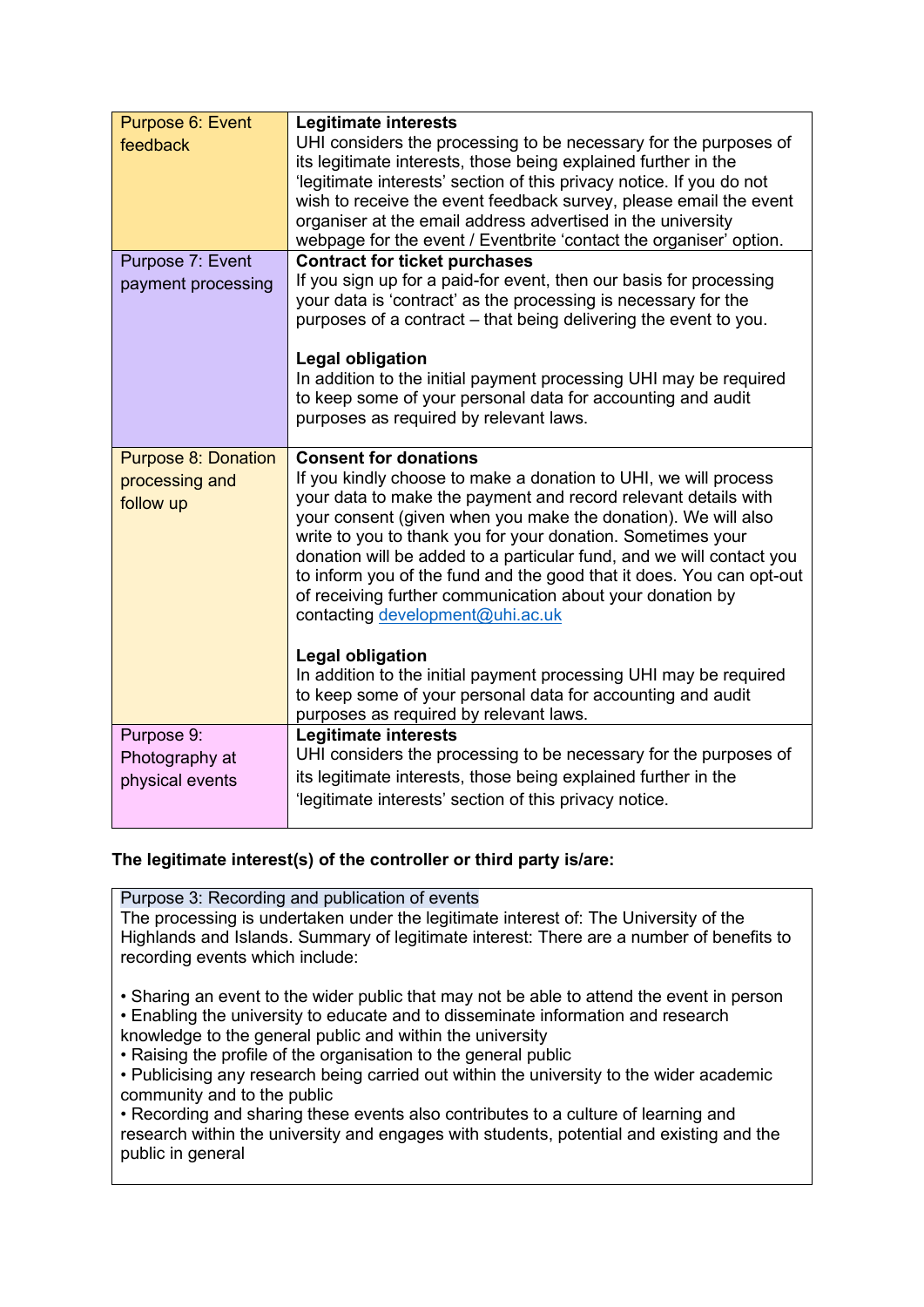#### Purpose 6: Event feedback

The processing is undertaken under the legitimate interest of: The University of the Highlands and Islands. Summary of legitimate interest: There are a number of benefits to gathering event feedback which include:

Delivering interesting and inspiring events helps the university inform, educate, enhance its worldwide reputation and engage with its wider audience. I

Gathering event attendees views, comments and feedback helps us to:

- widen the range of events
- make events more relevant to the audience
- improves technical issues and access to events
- raises the profile of the university and its departments and research areas to the public
- enhances the registrants' experience

#### Purpose 9: Photography at physical events

The processing is undertaken under the legitimate interest of: The University of the Highlands and Islands. Summary of legitimate interest: There are a number of benefits to taking photographs at which include:

- marking and celebrating an event, for example in the case of an inaugural professorial lecture
- raising the profile of the university and its departments and research areas and to the public
- marketing and encouraging attendance to future university events
- creating materials for teaching students

**The data being used may include special category (sensitive) data if you choose to provide that to us. We may collect your health data or data indicative of your health (dietary requirements or access requirements) to make any reasonable adjustments we can to provide access and to, and improved comfort and experience at our events.** 

We may ask for dietary requirements and any access considerations, including technical access, to ensure we can provide the attendee with the best event experience possible.

We may ask you to provide access considerations (and where necessary relevant health data) to make any reasonable adjustments we can to provide access and to, and improved comfort and experience at, our events. You are not obliged to provide this data, but it may help us accommodate you and enhance your experience. We may also collect data about your health if it is pertinent to the health and safety of you or others attending the event.

Our lawful basis for processing your data is that processing is undertaken for a matter of substantial public interest. That interest being that the processing is required under an enactment in the public interest – our legal obligation to make reasonable adjustments to afford access to guests at our events under the Equality Act.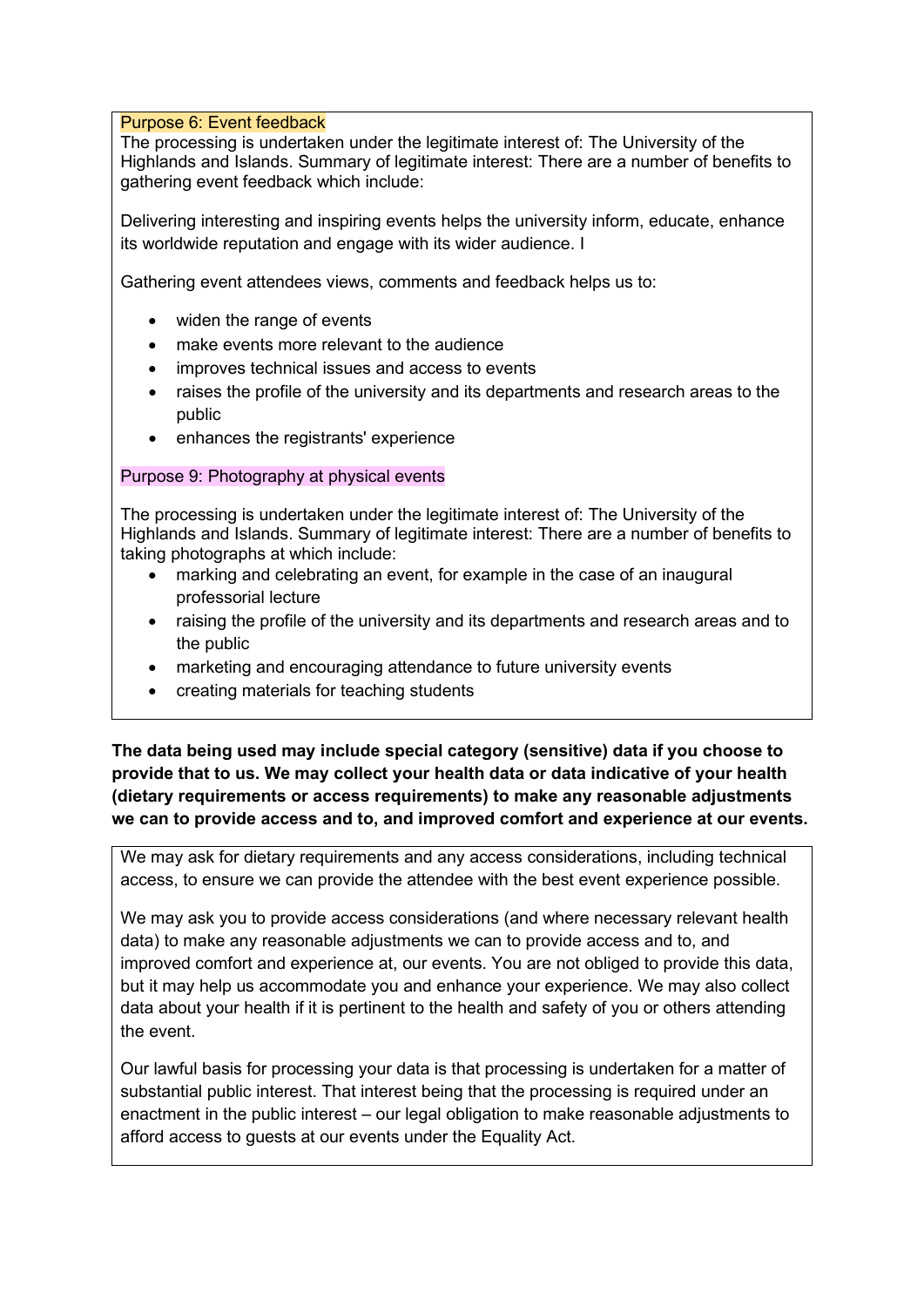In order to achieve this we may have to share the data you provide with our venue partners or artists/speakers, and only where provision of the data is necessary for the legal aim.

#### **If you were to withhold the personal information we require for this process, the consequences would be:**

Purpose 1: You would not be able to register for and take part in the event

Purpose 2: If UHI is legally required to collect and process personal data for security or health and safety reasons and you do not provide the required data, UHI may not be able to accommodate you at the event and you may not be able to attend.

Purpose 4: You would not receive marketing information

Purpose 5: We would not be able to make reasonable adjustments

Purpose 7: We would not be able to process your payment, and you would not be able to attend the event

Purpose 8: We would not be able to process your donation

#### **Your data will, or may, be shared with the following recipients or categories of recipient:**

| Purpose 1: Event<br>registration and<br>delivery | The university may use the services of Eventbrite as a data<br>processor to assist us with the registration of individuals for our<br>event.<br>This is a third-party service that is not owned or managed by the<br>University of the Highlands and Islands. If you have registered for<br>a university Eventbrite event your personal data will be processed<br>by Eventbrite on UHI's behalf.<br>This privacy notice refers to the way the University of the<br>Highlands and Islands will process your information (itself and<br>within the Eventbrite system). We recommend that you review<br>Eventbrite's terms and conditions before using the Eventbrite<br>website to book for a UHI event.<br>https://www.eventbrite.co.uk/ |
|--------------------------------------------------|-----------------------------------------------------------------------------------------------------------------------------------------------------------------------------------------------------------------------------------------------------------------------------------------------------------------------------------------------------------------------------------------------------------------------------------------------------------------------------------------------------------------------------------------------------------------------------------------------------------------------------------------------------------------------------------------------------------------------------------------|
| <b>Purpose 2: Security</b><br>and health and     | If UHI has to make arrangements for VIP security, as required by<br>law, then UHI will share your data with the police or other statutory                                                                                                                                                                                                                                                                                                                                                                                                                                                                                                                                                                                               |
| safety                                           | authority undertaking the security arrangements.                                                                                                                                                                                                                                                                                                                                                                                                                                                                                                                                                                                                                                                                                        |
|                                                  | Where required for health and safety purposes, you data may be<br>shared with other organisations or individuals, for example; event                                                                                                                                                                                                                                                                                                                                                                                                                                                                                                                                                                                                    |
|                                                  | staff, event venue.                                                                                                                                                                                                                                                                                                                                                                                                                                                                                                                                                                                                                                                                                                                     |
| Purpose 3:<br>Recording and                      | Recordings of events will be published online. The event video<br>may be published, at least, on the YouTube website (UHI's                                                                                                                                                                                                                                                                                                                                                                                                                                                                                                                                                                                                             |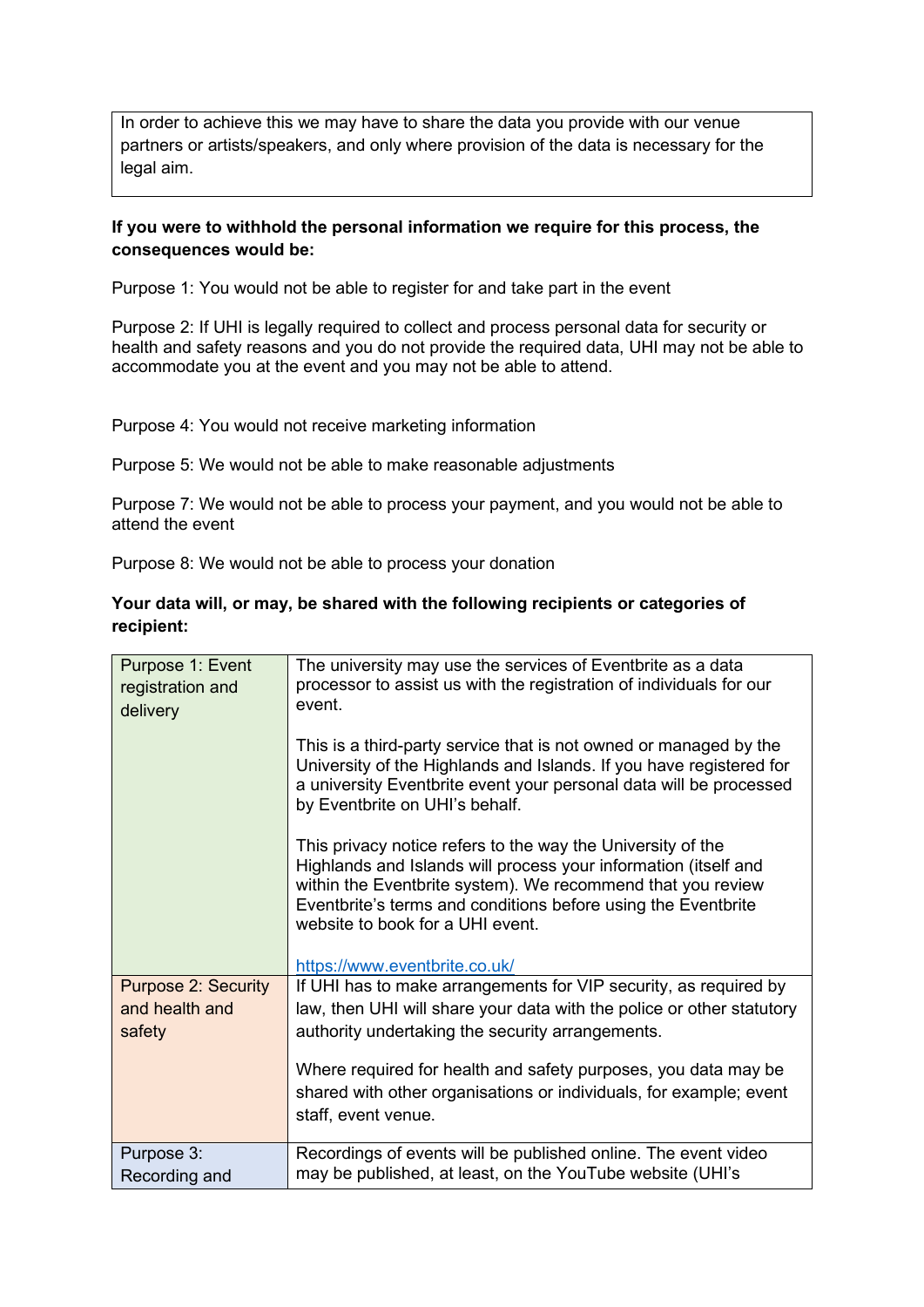| publication of<br>events                     | YouTube channel). UHI may publish the recording in other<br>locations online.                                                                                                                                                                                                                                                                                                                                                      |
|----------------------------------------------|------------------------------------------------------------------------------------------------------------------------------------------------------------------------------------------------------------------------------------------------------------------------------------------------------------------------------------------------------------------------------------------------------------------------------------|
|                                              | Please read the international transfer section for more<br>information about publication of recordings.                                                                                                                                                                                                                                                                                                                            |
| Purpose 4:                                   | Your data will not be shared with any other organisation for this                                                                                                                                                                                                                                                                                                                                                                  |
| Marketing                                    | purpose.                                                                                                                                                                                                                                                                                                                                                                                                                           |
| Purpose 5:                                   | Your data may be shared with UHI's equality team, the event                                                                                                                                                                                                                                                                                                                                                                        |
| Reasonable                                   | venue, and relevant members of event staff.                                                                                                                                                                                                                                                                                                                                                                                        |
| adjustments                                  |                                                                                                                                                                                                                                                                                                                                                                                                                                    |
| Purpose 6: Event                             | Your data will not be shared with any other organisation for this                                                                                                                                                                                                                                                                                                                                                                  |
| feedback                                     | purpose.                                                                                                                                                                                                                                                                                                                                                                                                                           |
| Purpose 7: Event                             | Eventbrite process the payment on UHI's behalf. Details of your                                                                                                                                                                                                                                                                                                                                                                    |
| payment processing                           | payment will be shared with UHI's finance department for their                                                                                                                                                                                                                                                                                                                                                                     |
|                                              | records.                                                                                                                                                                                                                                                                                                                                                                                                                           |
|                                              |                                                                                                                                                                                                                                                                                                                                                                                                                                    |
| <b>Purpose 8: Donation</b><br>processing and | <b>Eventbrite</b>                                                                                                                                                                                                                                                                                                                                                                                                                  |
| follow up                                    | If you kindly choose to donate to UHI, then your data will be                                                                                                                                                                                                                                                                                                                                                                      |
|                                              | processed to make that payment. All payments and donations are                                                                                                                                                                                                                                                                                                                                                                     |
|                                              | processed using the Eventbrite payment function.                                                                                                                                                                                                                                                                                                                                                                                   |
|                                              | <b>Blackbaud</b>                                                                                                                                                                                                                                                                                                                                                                                                                   |
|                                              | <b>UHI's Development and Alumni Department</b>                                                                                                                                                                                                                                                                                                                                                                                     |
|                                              | Your information (name, contact information, photo – if available/if<br>we find it online), organisation, position, and the details of your<br>donation) will be shared with UHI's Development and Alumni<br>Engagement Department be used to process your donation and<br>then stored in UHI's relationship management database. UHI's<br>relationship management database is provided to and maintained<br>for UHI by Blackbaud. |
|                                              | <b>UHI's Finance Department</b>                                                                                                                                                                                                                                                                                                                                                                                                    |
|                                              | Eventbrite process the payment on UHI's behalf. Details of your                                                                                                                                                                                                                                                                                                                                                                    |
|                                              | payment will be shared with UHI's finance department for their                                                                                                                                                                                                                                                                                                                                                                     |
|                                              | records.                                                                                                                                                                                                                                                                                                                                                                                                                           |
| Purpose 9:                                   | The university and its partner colleges may have an internal or                                                                                                                                                                                                                                                                                                                                                                    |
| Photography at                               | external photographer taking photos at an event on their behalf.                                                                                                                                                                                                                                                                                                                                                                   |
| physical events                              | The external photographers act on behalf of the institution and will                                                                                                                                                                                                                                                                                                                                                               |
|                                              | process the images for the institution. Photographs will be held in                                                                                                                                                                                                                                                                                                                                                                |
|                                              | the university's image library and maybe used on the institution's                                                                                                                                                                                                                                                                                                                                                                 |
|                                              | website, social media channels, printed publicity material, and any                                                                                                                                                                                                                                                                                                                                                                |
|                                              | other such marketing and promotion uses.                                                                                                                                                                                                                                                                                                                                                                                           |
|                                              | Recordings of events will be published online. The event video                                                                                                                                                                                                                                                                                                                                                                     |
|                                              | may be published, at least, on the YouTube website (UHI's                                                                                                                                                                                                                                                                                                                                                                          |
|                                              |                                                                                                                                                                                                                                                                                                                                                                                                                                    |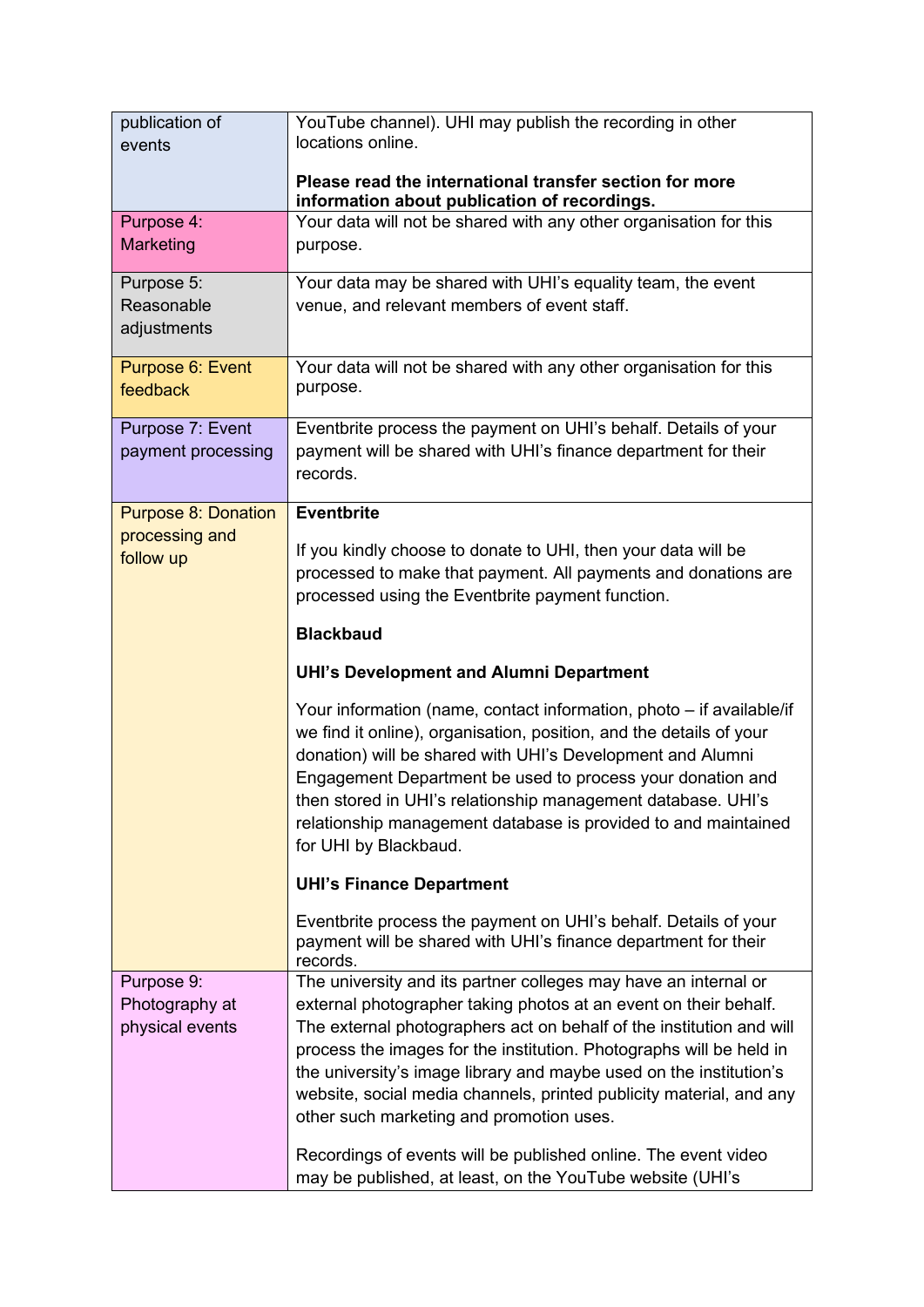| YouTube channel). UHI may publish the recording in other<br>locations online.                           |
|---------------------------------------------------------------------------------------------------------|
| Please read the international transfer section for more<br>information about publication of recordings. |

# **Your data will be retained for the following length of time:**

| Purpose 1: Event<br>registration and<br>delivery          | Your data will be held in the UHI's Eventbrite area for up to four<br>months. UHI will delete your data from the attendee list within four<br>months of the event taking place.<br>Please note that if you have an Eventbrite account, Eventbrite will             |
|-----------------------------------------------------------|--------------------------------------------------------------------------------------------------------------------------------------------------------------------------------------------------------------------------------------------------------------------|
|                                                           | hold data about you for its own purposes in keeping with their own<br>terms of service for your Eventbrite account.                                                                                                                                                |
| <b>Purpose 2: Security</b><br>and Health and<br>safety    | UHI will delete this data within one month of the event taking place<br>unless the Police directly requires us to hold it for longer.                                                                                                                              |
| Purpose 3:<br>Recording and<br>publication of<br>events   | The recording will be kept by UHI until it considers the recording is<br>no longer of promotional, academic, historical, or cultural relevance<br>or benefit. The recording may be archived by UHI at this point or<br>before.                                     |
|                                                           | Online: UHI will not delete the video from the location(s) to which it<br>posts the videos unless it considers that the recording is no longer<br>of promotional, academic, historical, or cultural relevance or<br>benefit.                                       |
| Purpose 4:<br><b>Marketing</b>                            | Three years from the end of the academic year (July) in which you<br>gave consent for the marketing emails. UHI may contact you near<br>the end of this period to ask if you would like to continue to receive<br>these emails for longer.                         |
| Purpose 5:<br>Reasonable<br>adjustments                   | Your data will be deleted within one month of the event taking<br>place.                                                                                                                                                                                           |
| Purpose 6: Event<br>feedback                              | Your data will be held in the UHI's Eventbrite area for up to four<br>months. We will not contact you for event feedback any later than<br>four months after the event.                                                                                            |
| Purpose 7: Event<br>payment processing                    | A basic record of your payment will be kept in the finance<br>department's records for audit and compliance purposes for the<br>following period:                                                                                                                  |
|                                                           | End of financial year in which the payment is made, plus six years.                                                                                                                                                                                                |
| <b>Purpose 8: Donation</b><br>processing and<br>follow up | If you make a donation your information (name, contact<br>information, photo – if available/if we find it online), organisation,<br>position, and the details of your donation) will be passed to UHI's<br>Development and Alumni Engagement Department to process |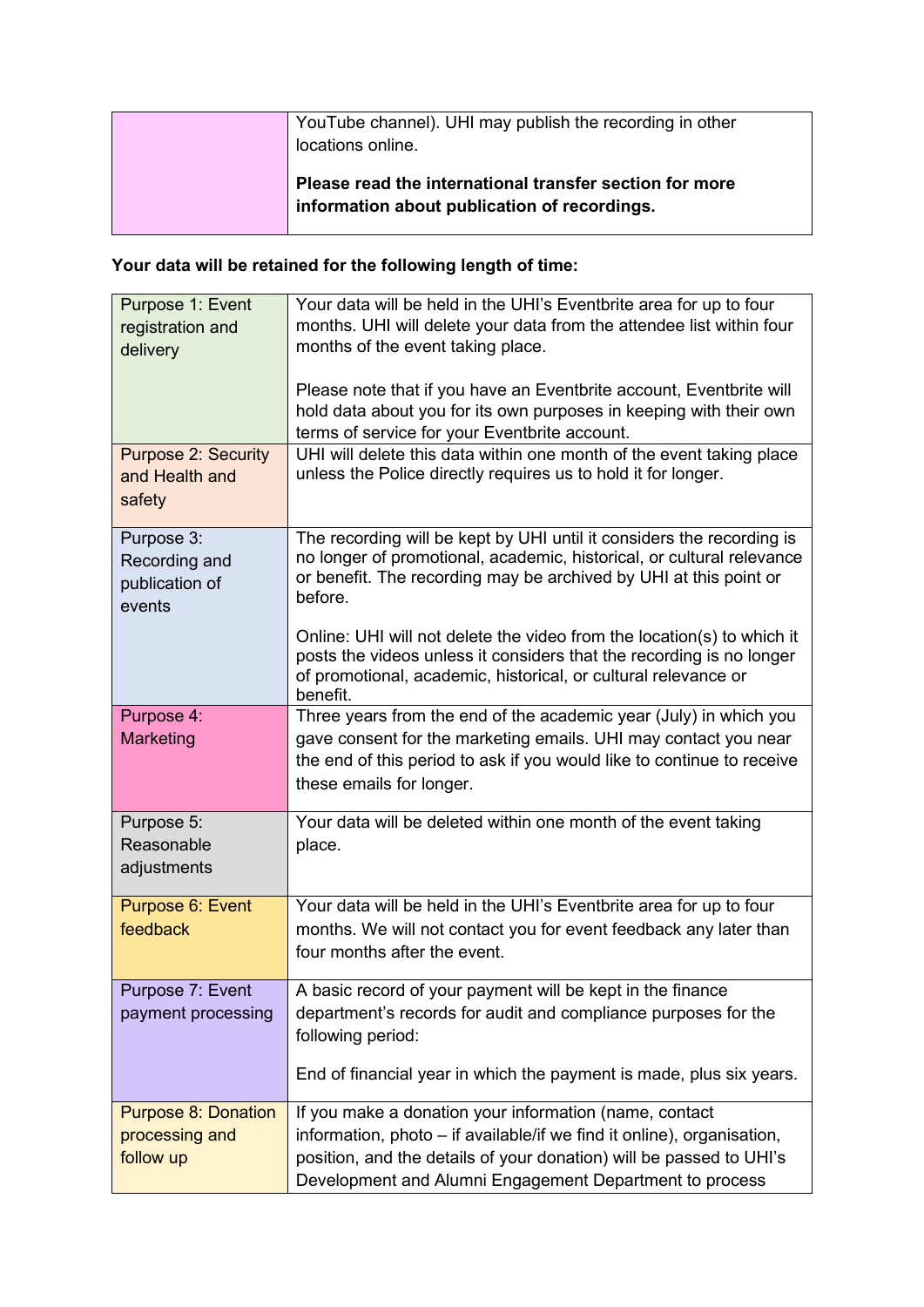|                                                 | your donation and then stored in UHI's relationship management<br>database.                                                                                                                                                                            |
|-------------------------------------------------|--------------------------------------------------------------------------------------------------------------------------------------------------------------------------------------------------------------------------------------------------------|
|                                                 | Your information will be retained by UHI for the following periods:                                                                                                                                                                                    |
|                                                 | Your data in UHI's relationship management database:                                                                                                                                                                                                   |
|                                                 | Five years from your donation or last interaction with UHI,<br>whichever is later.                                                                                                                                                                     |
|                                                 | (This period may be extended if you submit a Gift Aid declaration<br>after making the donation and the Gift aid declaration needs to be<br>held for period extending beyond the set deletion date for the<br>record of your donation - see purpose 4). |
|                                                 | Details of your donation being held by UHI's Finance<br>department:                                                                                                                                                                                    |
|                                                 | A basic record of your donation will be kept in the finance<br>department's records for audit and compliance purposes for the<br>following period:                                                                                                     |
|                                                 | End of financial year in which the payment is made, plus six years.                                                                                                                                                                                    |
|                                                 | (This period may be extended if you submit a Gift Aid declaration<br>after making the donation and the Gift aid declaration needs to be<br>held for period extending beyond the set deletion date for the<br>record of your donation – see purpose 4). |
|                                                 | Details of your donation in Eventbrite:                                                                                                                                                                                                                |
|                                                 | Details of your donation will also be stored on Eventbrite (who<br>process the payment) for 4 months and then deleted.                                                                                                                                 |
| Purpose 9:<br>Photography at<br>physical events | Visual images may be held and processed in both printed and<br>electronic format and will be used for no longer than five years<br>from the date they are taken and deleted from the university image<br>library.                                      |

**This process involves your data being sent outside of the UK or is subject to a restricted transfer (transfer outside the control of the UK UK GDPR/GDPR). The following safeguard is in place for this restricted transfer:** 

Purpose 1: Event registration and delivery

1) When we process your registration for events (and any payments) we do this using Eventbrite, who process data on our behalf. Eventbrite is an international organisation, and it may process your data outwith the UK and EEA.

This process involves your data being sent outside of the UK or is subject to a restricted transfer (transfer outside the control of the UK UK GDPR/GDPR). The international transfer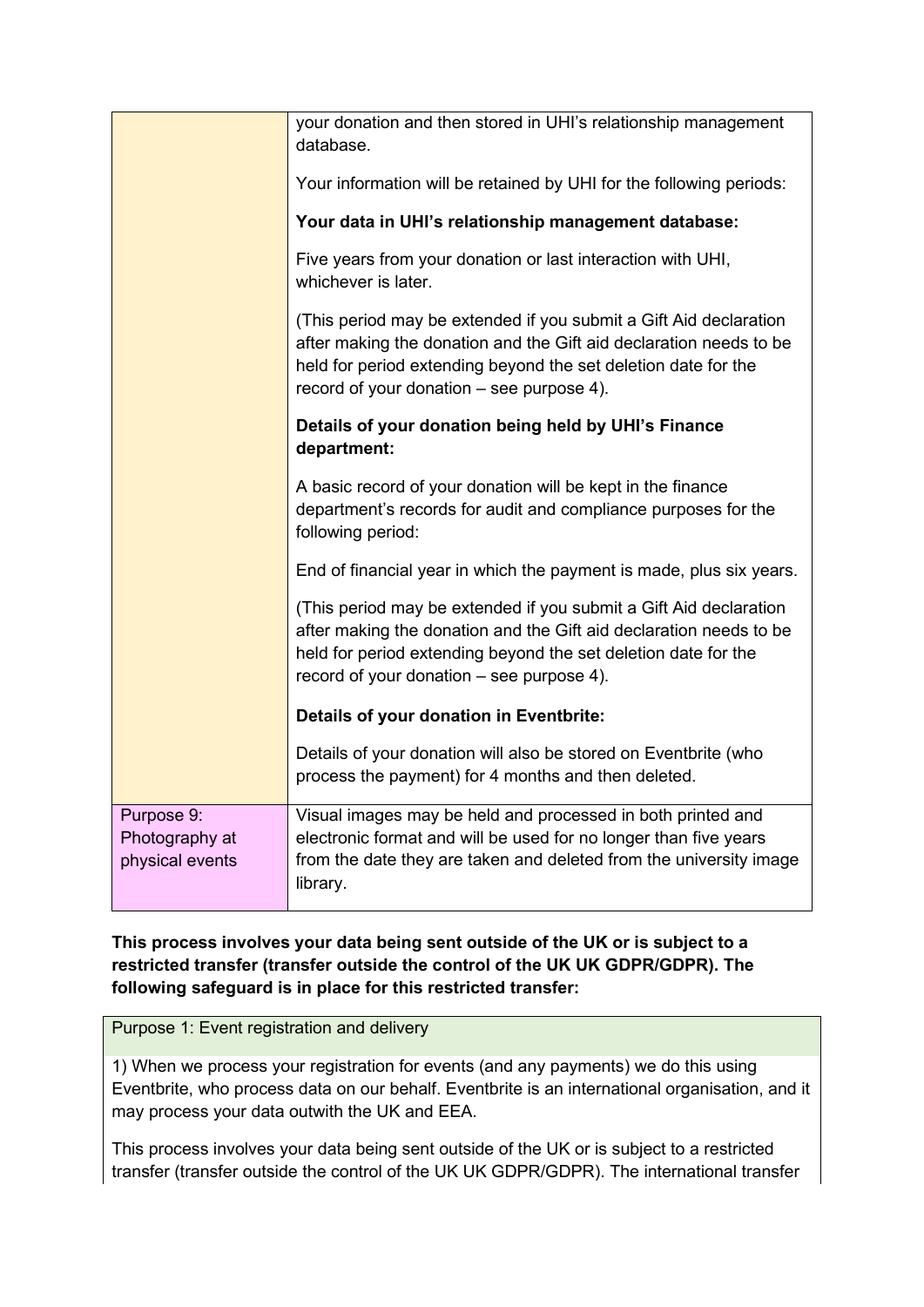takes place on the following basis: The transfer is made subject to EU Standard Contractual Clauses with Eventbrite.

#### Purpose 4: Marketing

Purpose 8: Donation processing and follow up

2) If you consent to marketing or if you make a donation then we will add you to our relationship management database. The database vendor (Raiser's Edge) store your data on our behalf. Our database vendor (Raiser's Edge) is an international organisation, and it may process your data out with the UK and EEA.

This process involves your data being sent outside of the UK or is subject to a restricted transfer (transfer outside the control of the UK UK GDPR/GDPR). The international transfer takes place on the following basis: The transfer is made to the US subject to Standard Contractual Clauses with Raiser's Edge.

Purpose 3: Recording and publication of events

Purpose 9: Photography at physical events

The UK GDPR/GDPR restricts the transfer of personal data to countries outside the European Economic Area, or international organisations. This restriction is in place because once data is transferred in this way it will not be subject to the UK GDPR/GDPR and you will lose the ordinary protections (protections and rights) for your data once it has been transferred. Once the data has been transferred it may be subject to other local data protection laws in the receiving country – or no data protection law at all if no such law exists in the receiving country. It is, therefore, very important for you to informed that your data will be transferred in this way and important that you read and understand the information provided to make sure you are making a fully informed choice when deciding whether or not to consent to the proposed international data transfer.

International data transfer - the proposed international transfer.

UHI plans to record its event and publish this online, where it will be accessible to anyone in the world. If, during the event, you turn on your microphone to speak, or turn on your video or enter your name when you enter the meeting, this video/audio/text data may be recorded as part of the recording and may be shared as part of the video.

The ICO explains that putting personal data on to a website will often result in a restricted transfer. The restricted transfer takes place when someone outside the EEA accesses that personal data via the website.

The data will be made available on a public-facing website meaning any individual, in any country or territory in the world, will be able to access the data. This means that you and UHI will not know who has accessed your data on the website.

Why UHI is planning to make the transfer? The purpose of the international transfer is:

UHI considers that there are a number of benefits to recording events which include:

• Sharing an event to the wider public that may not be able to attend the event in person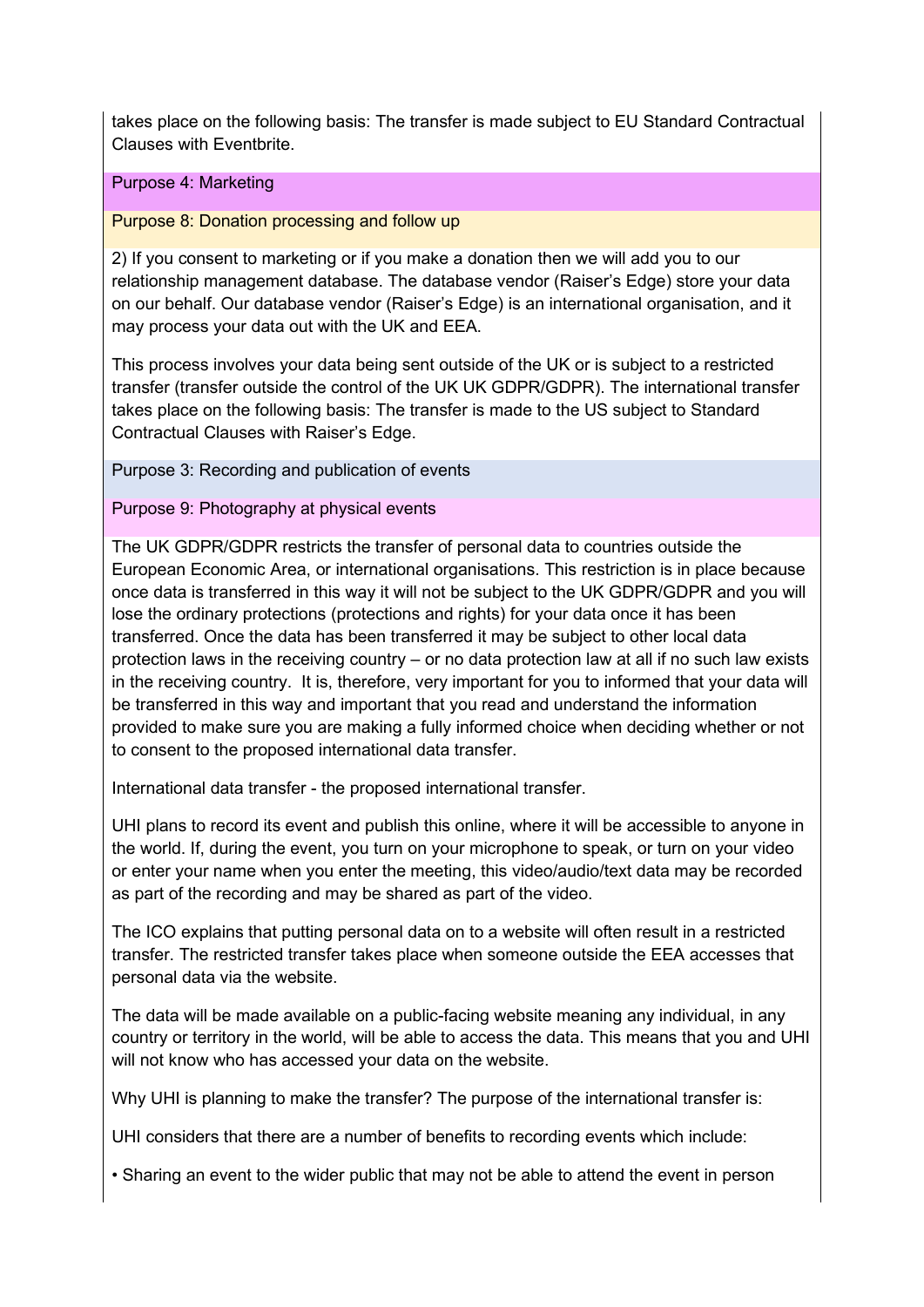• Enabling the university to educate and to disseminate information and research knowledge to the general public and within the university

• Raising the profile of the organisation to the general public

• Publicising any research being carried out within the university to the wider academic community and to the public

• Recording and sharing these events also contributes to a culture of learning and research within the university and engages with students, potential and existing and the public in general

Your right to withdraw consent and how this may be limited once your data has been transferred.

The transfer will only take place with your explicit consent. UHI has made it clear in this privacy notice not to enter the event with your name entered, microphone on or video feed on. UHI considers that entering this information or entering the event with your microphone on or video on to be you giving, in these circumstances, your explicit consent to the recording of this information and its publication.

You have the right to withdraw your consent at any time, and UHI will attempt, so far as is possible, to redact your data from its published recording. To withdraw your consent please email [events@uhi.ac.uk.](mailto:events@uhi.ac.uk)

Please note that if your data has been accessed by parties in third countries not covered by the UK GDPR/GDPR you may not be able to exercise the same rights associated with consent under the UK GDPR/GDPR against those third parties – including withdrawing consent for processing.

The possible risks involved in making a transfer to a country which does not provide adequate protection for personal data:

The UK GDPR/GDPR restricts the transfer of personal data to countries outside the EEA, or international organisations. This restriction is in place because once data is transferred in this way it will not be subject to the UK GDPR/GDPR and you will lose the ordinary UK GDPR/GDPR protections (protections and rights) for your data once it has been transferred. Once the data has been transferred it may be subject to other local data protection laws in the receiving country – or no data protection law at all if no such law exists in the receiving country.

There is a risk with international transfers of this type that you will lose control of your data if it is accessed by a party to whom the UK GDPR/GDPR does not apply. This is because you will not be able to exercise your ordinary UK GDPR/GDPR rights against that party, there may be no supervisory authority to appeal to, and there may be no other local data protection or privacy law on which you can rely to exercise ay control over your data held by the third party. You may not be able to control who uses your data, for what purpose, with whom they share it, limit any use of the data, and you may not be informed at all that third parties are using your data.